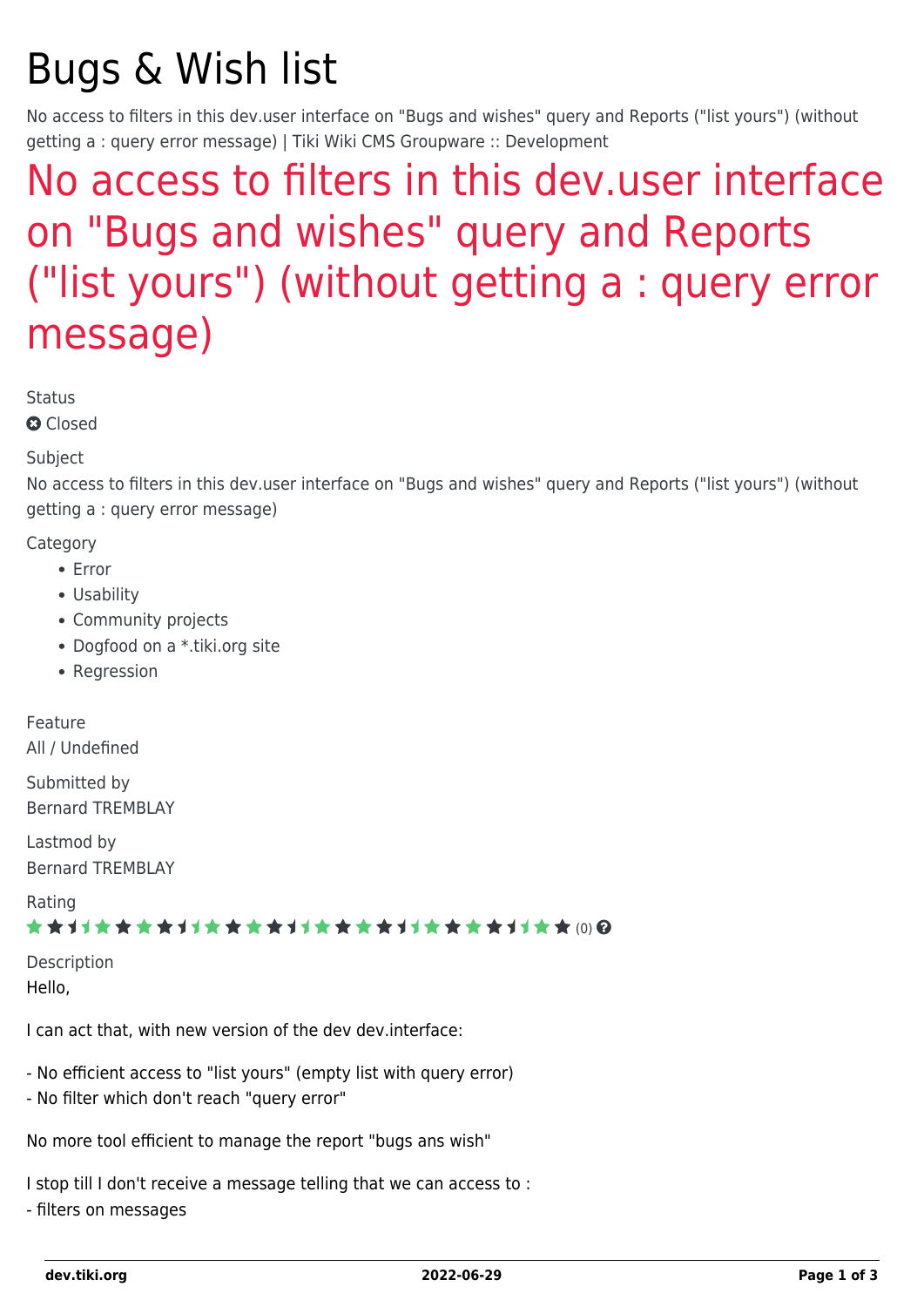- find my own message

Waiting,

Because I can't work without these tools

I have waited two days.

What happens ?

Solution I (re)submit by chat yesterday. The problem has been identified on 04/13/2010 at 2.00h Paris Solved by tikiwiki development team It was a true bug into SQL request generation.

Comment by trebly : The "IN ()" syntax used in the queries generated previously was not accepted by Mysql.

Importance

9 high

Priority

45

Demonstrate Bug (Tiki 19+)

Please demonstrate your bug on show2.tikiwiki.org

Version: trunk ▼ [Create show2.tikiwiki.org instance](#page--1-0)

Ticket ID 3104

Created Thursday 08 April, 2010 20:06:04 GMT-0000 by Bernard TREMBLAY

LastModif Tuesday 13 April, 2010 22:52:00 GMT-0000

### Comments

## Attachments

| filename                     | created | hits | comment | version | filetype |  |
|------------------------------|---------|------|---------|---------|----------|--|
| No attachments for this item |         |      |         |         |          |  |
|                              |         |      |         |         |          |  |

The original document is available at